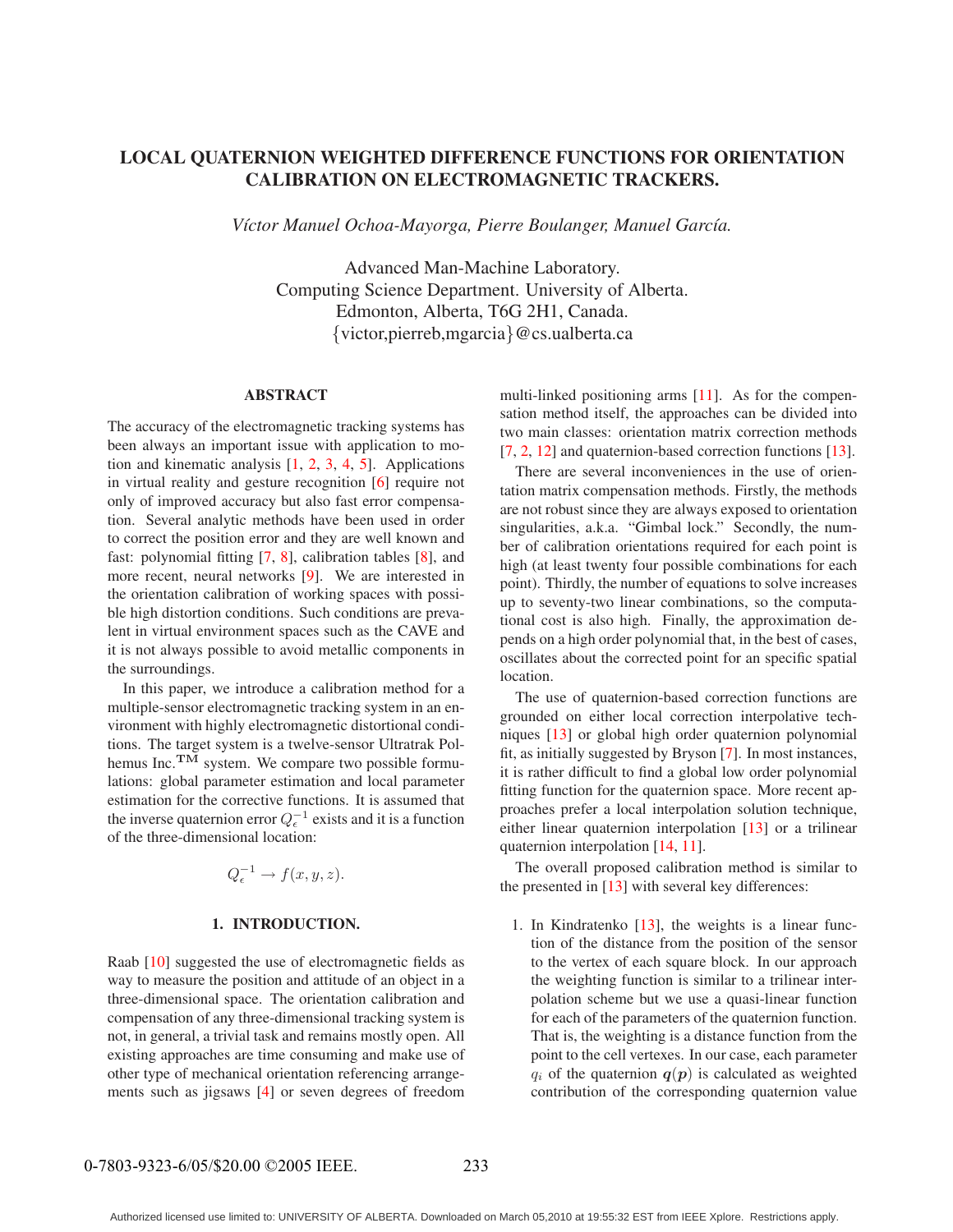on each vertex of the square box cell:

$$
\boldsymbol{q}(\boldsymbol{p}) = (q_1(\boldsymbol{p}), \langle q_2(\boldsymbol{p}), q_3(\boldsymbol{p}), q_4(\boldsymbol{p}) \rangle), \quad (1)
$$

$$
q_i = q_i \frac{\sum_{j=1}^8 w_j(\Delta x_j, \Delta y_j, \Delta z_j)}{\|\mathbf{w}(\Delta x_j, \Delta y_j, \Delta z_j)\|} \qquad (2)
$$
  

$$
\forall \quad i \in \{1, 2, 3, 4\},
$$

i.e., each parameter of the quaternion  $q(p)$  is a solution from a scalar field.

$$
w_j(\Delta x_j, \Delta y_j, \Delta z_j) = a_1 \Delta x_j + a_2 \Delta y_j ... + a_3 \Delta z_j + a_4 \Delta x_j \Delta y_j ... + a_5 \Delta x_j \Delta z_j + a_6 \Delta y_j \Delta z_j ... + a_7 \Delta x_j \Delta y_j \Delta z_j + a_8.
$$
 (3)

where  $\Delta x, \Delta y, \Delta z$  are the distances from any point *p* on the corresponding spatial axes inside the cube to each one of the vertexes of the cube, indicated by the subindex  $j \in \{1, 2, \ldots, 8\}$ . Each coefficient  $a_i, i \in \{1, 2, 3, \ldots, 8\}$  is calculated from a fitting function and stored for each local cell. One important advantage of such approach is that the resulting function is  $C^0$ -continuous inside the cell block.

2. Kindratenko's weighting function assumes that the calibration space is not highly distorted, therefore is possible to assume a linear simplification such as:

$$
w(d_j) = \begin{cases} 1 - \frac{d}{d_{max}} & \text{if } d < d_{max}, \\ 0 & \text{if } d \ge d_{max}. \end{cases} \tag{4}
$$

Another possible variation is:

$$
w(d_j) = \begin{cases} 1 - \left(\frac{d}{d_{max}}\right)^2 & \text{if } d < d_{max}, \\ 0 & \text{if } d \ge d_{max}. \end{cases} \tag{5}
$$

Which, reported by Kindratenko [13], has led to better results in the compensation of the static error for the interpolated rotation. This suggests that by introducing minor non-linearities in the weighting function, it is possible to improve the correction factors.

### **2. METHODS.**

Two data sets were acquired for each sensor, one for calibration purposes and the other one for value testing. In both data sets, each position over the grid is sampled 400 times. The resulting averages for position and orientations are taken. The position average is the statistical mean of the measured readings for spatial position while the orientation average is obtained from passing the sensor attitude



**Fig. 1**. Measured orientations for a single cell and expressed as quaternions for each corner in the square block.

into the quaternion space for each of the samples. Then, using a "center of mass" calculation based on a previous exponential mapping of the quaternion space [15], where the quaternion average is obtained.

Initially, the space to be calibrated is divided into a three-dimensional grid with square block cells of 20 cm.  $\times$  20 cm.  $\times$  10 cm. each for the variables x, y, and z respectively,, as shown in Fig. (1). The testing data set was also measured with the same squared block dimensions but with a position offset of 10 cm.  $\times$  10 cm.  $\times$  5 cm. so each point of the overlapping data set is positioned at the center of a cell block of the calibration data set. In total, a space of 2.4 m.  $\times$  1.6 m.  $\times$  1.2 m. was calibrated.



**Fig. 2**. One layer from the three dimensional measured field points. The field is highly distorted due to the presence of metallic elements in the virtual room. The measured points are compared against true position locations. Scale in cm.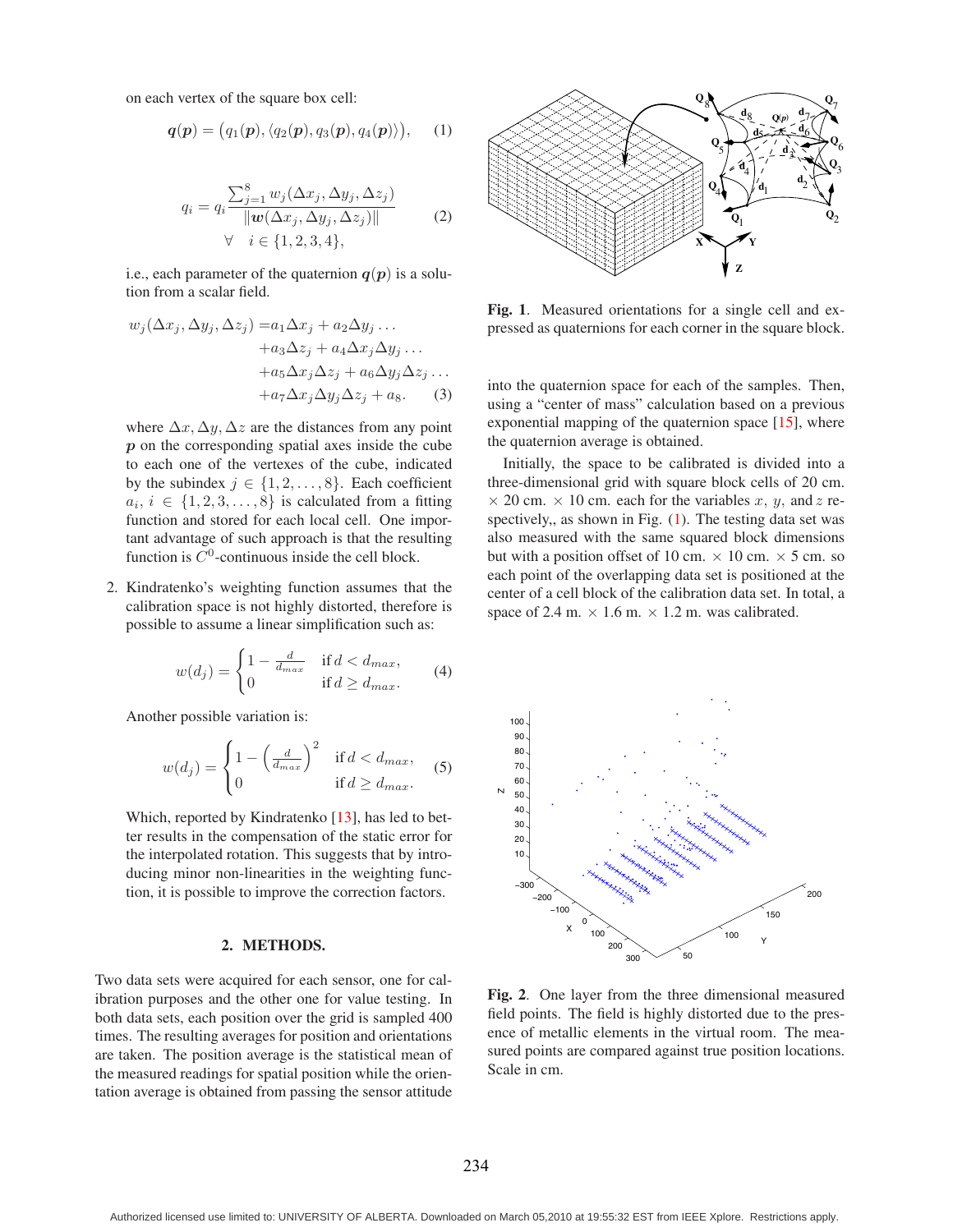### **3. RESULTS.**

In comparative results, we found that we required a global high order polynomial,  $9^{th}$  order, to fit for the position within the highly distorted field Fig(2). Which led to undesired oscillations of the compensation position. Whereas the local approximation the local interpolation for position yield better results with only the quasi-linear function, Eq. (3). The correction factor based on local interpolation schemes for orientation provides a linear solution for the three dimensional orientation problem, Unfortunately, the calibration sample capture process time is increased due to the altered requirement for a better linear approximation by reducing the size of the sampled cells.

The quaternion measurement indicates a dependency of the three dimensional metric from the transmitter to the sensor. In Fig. (3), it is possible observe the distortion of the field. While the quaternions are highly concentrated in one particular area for which the distance is small to the transmitter, the measurements for quaternions farther from the transmitter tend to be sparse.



**Fig. 3**. Unit norm quaternion space sphere. The point distribution on the sphere indicates a three-dimensional rotation value as function of the distance to the transmitter. The observed pairs correspond to the corners on the mesh cubes.

### **4. CONCLUSIONS.**

The implemented method reduces the number of orientation samples for each spatial position, although it increases the number of points in which one has to divide the mesh in order to increase the accuracy of the calibration. The polynomial expressions for local cells are simplified with quasi-linear expressions that are fast to calculate and allow online motion capture.

The method proves to be adequate for less distorted fields, particularly, the areas closer to the transmitter. The high non-linearities in the unit quaternion space are a challenge as the distance from the transmitter increases as observed in Fig. (3).

The orientation distribution in the quaternion space for this application is highly distorted and requires a solution that is local for each voxel of the calibrated space. An inverse quaternion correction of sensor orientation is less accurate when the distance from the transmitter increases. The orientation correction factor is a function of the position from the transmitter as shown in Fig. (3). As for orientations, measurements show that even in highly distorted electromagnetic fields, it is possible to obtain a degree of compensation that is fast and reliable.

### **5. FUTURE WORK.**

We will explore further the mappings between the quaternion space and the three-dimensional position in order to increase the accuracy. Due to the high non-linearity of the mapping between position and orientation, it is necessary to optimize the weighting functions within the particular voxel. A metric of the sphere space may prove more adequate to the optimization for weighting functions in quaternion space.

#### **6. REFERENCES**

- [1] A. Roby-Brami, M. Mokhtari, I. Laffont, N. Bennis, and E. V. Biryoukova, "Analysis of trunk and upper limb synergies," in *Proceedings of the Gesture-Based Communication in Human-Computer Interaction: International Gesture Workshop, GW'99*, ser. Lecture Notes in Artificial Intelligence, A. Braffort, R. Gherbi, S. Gibet, J. Richardson, and D. Teil, Eds., vol. LNAI 1739. Gif-sur-Yvette, France.: Springer Verlag, 1999, pp. 53 – 57.
- [2] C. G. M. Meskers, H. Fraterman, F. C. T. van der Helm, H. M. Vermeulen, and P. M. Rozing, "Calibration of the "Flock of Birds" electromagnetic tracking device and its application in shoulder motion studies," *J. Biomech.*, vol. 32, no. 6, pp. 629 – 633, 1999, doi:10.1016/S0021- 9290(99)00011-1.
- [3] E. V. Biryoukova, A. Roby-Brami, A. A. Frolov, and M. Mokhtari, "Kinematics of human arm reconstructed from spatial tracking system recordings," *J. Biomech.*, vol. 33, no. 8, pp. 985 – 995, 2000, doi:10.1016/S0021- 9290(00)00040-3.
- [4] J. S. Day, D. J. Murdoch, and G. A. Dumas, "Calibration of position and angular data from a magnetic tracking device," *J. Biomech.*, vol. 33, no. 8, pp. 1039 – 1045, 2000, doi:10.1016/S0021-9290(00)00044-0.
- [5] T. R. Duck, L. M. Ferreira, G. J. W. King, and J. A. Johnson, "Assessment of screw displacement axis accuracy and